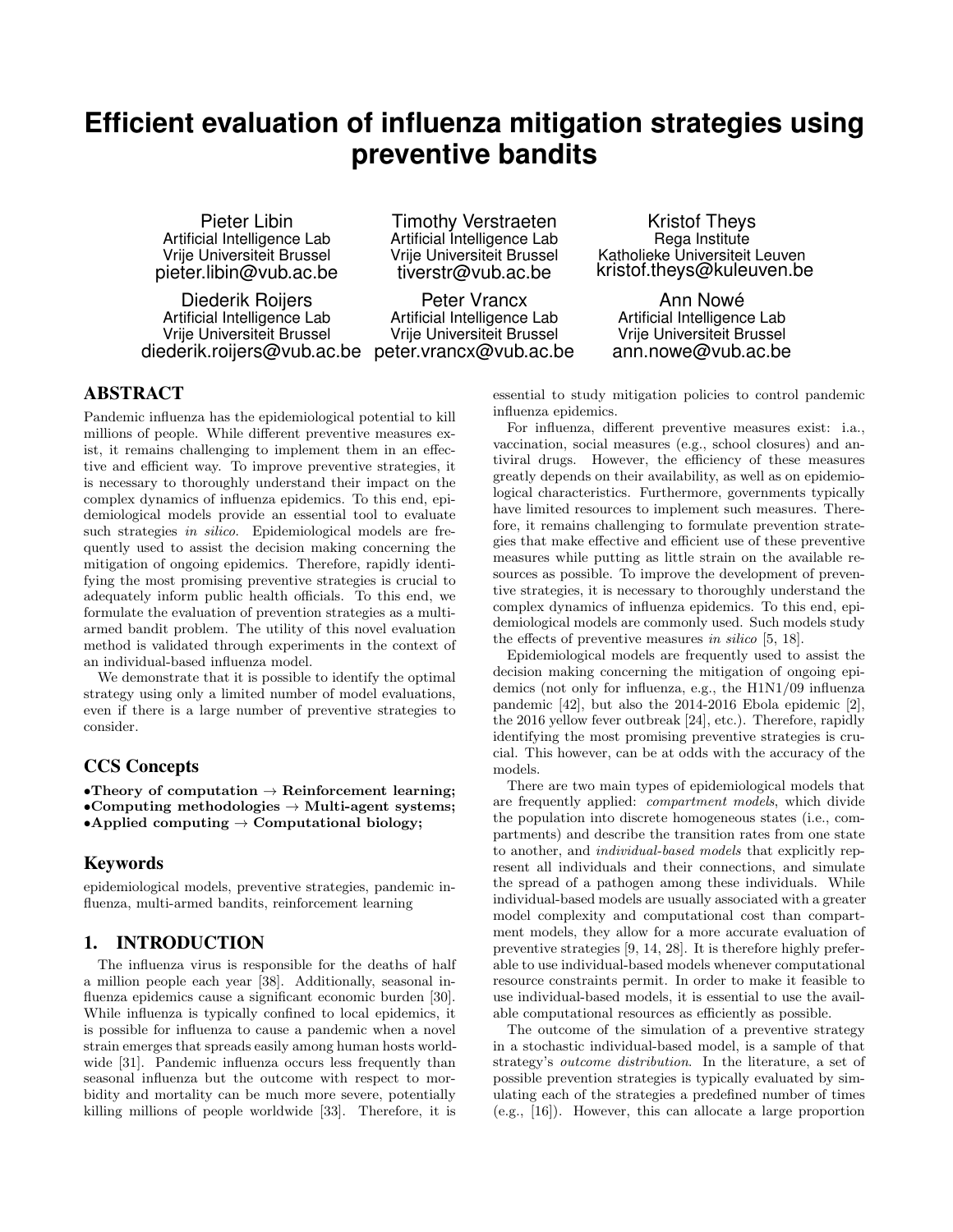of computational resources to explore the effects of highly sub-optimal strategies.

We therefore propose to apply *reinforcement learning* [39] with multi-armed bandits [3]. Reinforcement learning is the study of how to balance exploitation (i.e., further simulating the effects of what we believe to be the best preventive strategy to obtain more accurate results) and exploration (i.e., simulating the effects of other strategies to see whether they might actually be better than our current best). By using this framework, we aim to reduce the number of required model evaluations to determine the most promising preventive strategies. This reduces the total time required to study a given set of prevention strategies, making the use of individual-based models attainable in studies where it would otherwise not be computationally feasible. Additionally, faster evaluation can also free up computational resources in studies that already use individual-based models, capacitating researchers to explore different model scenarios. Considering a wider range of scenarios increases the confidence about the overall utility of prevention strategies.

In this paper, we formulate the evaluation of preventive strategies as a multi-armed bandit learning problem in section 3. The utility of this new method is confirmed through experiments in the context of pandemic influenza in section 4, using the popular FluTE individual-based model [9]. Our results show that we can quickly focus our computational resources on the optimal prevention strategy. We thus conclude that our method has the potential to be used as a decision support tool for mitigating influenza epidemics.

#### 2. BACKGROUND

This section provides background on the application domain (i.e., finding mitigation strategies for pandemic influenza using epidemiological models) and learning methods (i.e., multi-armed bandits) approached in this study.

#### 2.1 Pandemic influenza

Influenza is an infectious disease caused by the influenza virus. The primary prevention strategy to mitigate seasonal influenza is to produce vaccine prior to the epidemic, anticipating the virus strains that are expected to circulate. This vaccine pool is used to inoculate the population before the start of the epidemic. While seasonal influenza is usually limited to local epidemics, influenza can become pandemic when a novel virus emerges that is able to spread easily among human hosts worldwide [31]. Pandemic influenza occurs much less frequently than seasonal influenza (i.e., there were only 3 established pandemics in the  $20^{th}$  century) but the outcome with respect to morbidity and mortality can be much more severe, potentially killing millions of people worldwide [33]. As influenza viruses are constantly evolving, the stockpiling of vaccine to prepare for a pandemic is not possible, as the vaccine should be specifically tailored to the virus that is the source of the pandemic [32]. Therefore, before an appropriate vaccine can be developed, the responsible virus needs to be identified [32]. Hence, vaccine will be available only in limited supply at the beginning of the pandemic [32]. Additionally, vaccine shortage can be induced by problems with vaccine production (e.g., the vaccine contamination in the United States in 2004-2005 [13]). While pandemic influenza has been studied and modeled extensively, there are still many aspects with respect to mitigation strategies that remain to be investigated [6, 16].

Furthermore, awareness was raised recently about certain parameters and assumptions used in epidemiological models to be too conservative to explore the full epidemiological potential of pandemic influenza, and as a result evaluate mitigation strategies overly optimistic [29]. These concerns indicate that the reevaluation of preventive strategies, taking into account more realistic assumptions, is warranted.

The severity of pandemic influenza, the limited availability of vaccine and an extensive set of open research questions renders this field a primary target to evaluate preventive strategies more efficiently.

#### 2.2 Epidemiological models

Epidemiological models are an indispensable tool to investigate how pathogens spread through a population and to evaluate mitigation strategies. Epidemiological models are therefore crucial tools to assist policy makers with their decisions [17, 25]. Modeling epidemiological processes can be approached by means of individual-based models or compartment models. Compartment models divide the population into discrete homogeneous states (i.e., compartments) and describe the transition rates from one state to another. Compartment models can be formulated as differential equations and thus form a mathematical framework to model epidemics. Individual-based models, on the other hand, explicitly represent all individuals and their connections and simulate the spread of a pathogen among this network of individuals. Individual attributes influence the way the contact network evolves temporally and spatially. Additionally, the infection progress and the different stages associated with this progress is modeled per individual. Individual-based models allow to evaluate therapeutic and preventive interventions on the level of individuals. Compartment models generalize on population level and represent the expectation of epidemiological outcomes, while individual-based models are capable to represent individual heterogeneity. Modeling a greater level of heterogeneity is usually associated with a greater model complexity and computational cost, but allows for a more accurate evaluation of preventive strategies [9, 14, 28, 35, 41]. The result of a model evaluation is referred to as the model outcome. The relevant model outcomes greatly depend on the policy makers' research questions (e.g., prevalence, proportion of symptomatic individuals, morbidity, mortality, cost).

#### 2.3 Modeling influenza

There is a long tradition to use individual-based models to study influenza epidemics [5, 18, 16], since it allows for a more accurate evaluation of preventive strategies. A main example is FluTE [9], an influenza individual-based model that has been the driver for many high impact research efforts over the last decade [5, 18, 21]. FluTE implements a contact model where the population is divided into communities of households [9]. The population is thus organized in a hierarchy of social mixing groups where the contact intensity is inversely proportional with the size of the group (e.g., closer contact between members of a household than between colleagues). FluTE also supports worker's commute and the travel of individuals, both model components that can be parameterized from census data. FluTE's contact network can be informed by population census data, and geographical regions as large as the United States can be modeled [9]. Next to the social mixing model, FluTE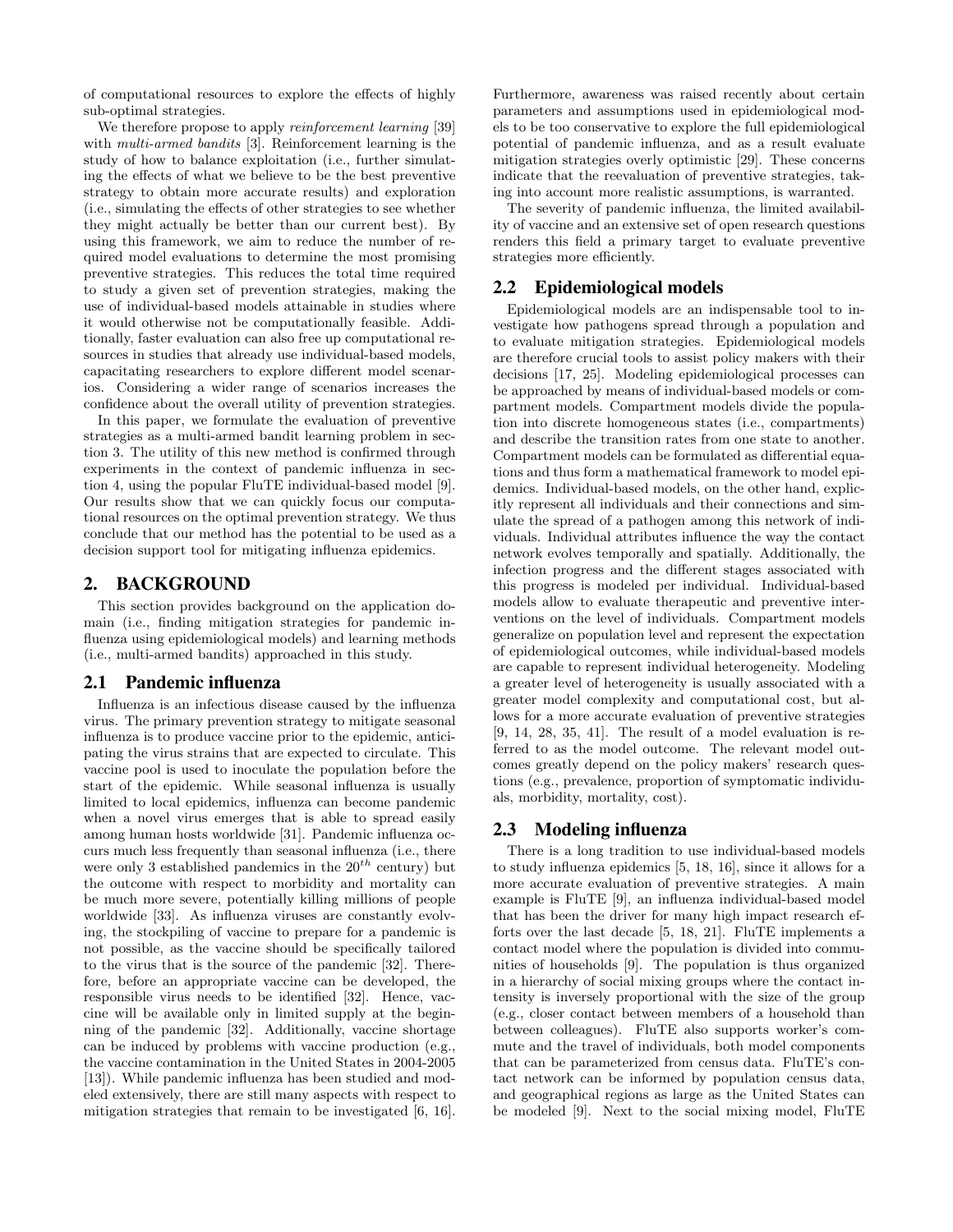implements an individual disease progression model, where different disease stages are associated with different levels of infectiousness. To support the evaluation of prevention strategies, FluTE allows the simulation of both therapeutic interventions (i.e., vaccines, antiviral compounds) and nontherapeutic interventions (i.e., school closure, case isolation, household quarantine). FluTE is a highly customizable simulator in which all model components can be configured in great detail.

#### 2.4 Multi-armed bandit

The multi-armed bandit problem [22] concerns a k-armed bandit (i.e., a slot machine with  $k$  levers) where each arm  $A_i$  returns a reward  $r_i$  when it is pulled. As each arm returns rewards according to a particular reward distribution, a gambler wants to play a sequence of arms to maximize her/his reward. A strategy to play such a sequence of arms is called a policy. Such policies need to carefully balance between exploitation (i.e., choose the arms with the highest expected reward) and exploration (i.e., explore the other arms to potentially identify even more promising arms).

Multi-armed bandits have been proven useful to model many empirical cases: i.a., the organization of clinical trials such that patient mortality is minimized [34], resource allocation among competing stakeholders [19], adaptive routing [4], A/B testing [23] and automated auctioning [7].

The simplest policy that attempts to balance the exploitation/exploration trade-off is the  $\varepsilon$ -greedy policy [39], this policy selects the greedy arm (i.e., the arm with the highest expected reward) with probability  $1 - \varepsilon$  and explores the non-greedy arms with probability  $\varepsilon$ . Another popular policy is UCB1 (i.e., Upper Confidence Bound) [3]. UCB1 considers the uncertainty of each arms' value (i.e., the uncertainty of the expected reward) by selecting the arm with the highest upper confidence bound. The upper confidence bound for an arm  $A_i$  is computed as  $\bar{x}_i + \sqrt{c \frac{\ln(n)}{n_i}}$  where  $\bar{x}_i$ is the sample average of  $A_i$ ,  $n_i$  is the number of times  $A_i$  was played and  $n$  is the overall number of plays [3]. The second term is an exploratory term, which decreases when arm  $A_i$ is being pulled sufficiently. This promotes the exploration of arms for which the estimated expected reward is uncertain.

#### 3. METHODS

To optimize the evaluation of prevention strategies, it is important to identify the best strategy using a minimal amount of model evaluations. Therefore, we propose to formulate the evaluation of prevention strategies as a multiarmed bandit problem. The presented method is generic with respect to the kind of epidemic that is modeled (i.e., pathogen, contact network, preventive strategies). The method is evaluated in the context of pandemic influenza in the next section.

## 3.1 Preventive bandits

Definition 1. A multi-armed bandit problem [3] consists of  $n = |\{A_0, ..., A_n\}|$  arms and a (time-independent) reward distribution  $P(r|A_i, \theta_i)$  for each arm, where  $\theta_i$  are the parameters of the distribution. At each time step,  $t$ , an agent (i.e., gambler) chooses and plays an arm  $A_i$ , and receives a reward,  $r_t$  sampled (independently) from  $P(r|A_i, \theta_i)$ . The reward distributions' parameters are unknown to the agent.

The goal in a multi-armed bandit is to optimize the cumulative sum of rewards. In order to do so, it must select arms that exploit its current knowledge about  $\theta_i$ , i.e., by picking the best arm it has seen so far. However, it must also explore, in order to discover arms that are better. Because the rewards are received stochastically, the agent must never exclude the possibility that its current estimates are wrong.

In our setting, we want to find the optimal preventive strategy from a set of strategies by evaluating the strategies in an epidemiological model.

Definition 2. A stochastic epidemiological model  $E$  is a function  $\mathcal{C} \times \mathcal{P} \to \mathbb{R}$  where:  $c \in \mathcal{C}$  is a configuration,  $p \in \mathcal{P}$ is a preventive strategy and the codomain R represents the model outcome distribution.

Note that a model configuration  $c \in \mathcal{C}$  describes the entire model environment. This means both aspects inherent to the model (e.g., FluTE's mixing model) and options that the modeler can provide (e.g., population statistics, vaccine properties, basic reproduction number).

Our objective is to find the optimal preventive strategy from a set of alternative preventive strategies  $\{p_0, ..., p_n\}$ P for a particular configuration  $c_0 \in \mathcal{C}$  (corresponding to the studied epidemic) of a stochastic epidemiological model. To this end, we define a preventive bandit.

Definition 3. A preventive bandit has  $n = |\{p_0, ..., p_n\}|$ arms. Playing arm  $p_i$  corresponds to evaluating  $E(c_0, p_i)$ by running a simulation in the epidemiological model. Evaluating  $E(c_0, p_i)$  results in a sample of the model outcome distribution: oc. The reward of  $p_i$  is a mapping of oc (i.e., a sample of the model outcome distribution) using a mapping function  $\mathbb{R} \to \mathbb{R}$ .<sup>1</sup>

A preventive bandit is thus a multi-armed bandit, in which the arms are preventive strategies, and the reward distribution is implemented by an instance of a stochastic epidemiological model  $E(c_0, p_i)$ . We note that while the parameters of the reward distribution are in fact known, it is intractable to determine the optimal reward analytically from the stochastic epidemiological model.

Formulating the evaluation of preventive strategies in terms of a bandit problem provides us with a new framework to reason about this task. The goal is to determine the best preventive strategy (i.e., bandit arm) using as little model evaluations as possible (i.e., a best-arm identification problem).

#### 3.2 Identifying the optimal strategy

Our goal is to identify the optimal strategy for a particular configuration  $c_0 \in \mathcal{C}$  (i.e., to identify the best arm) while thoroughly exploring all preventive strategies. For this purpose, we explore the use of the popular  $\varepsilon$ -greedy and UCB1 algorithms.

#### 4. EXPERIMENTS

Two experiments were composed and performed in the context of pandemic influenza modeling. More specifically, in these experiments we analyze the mitigation strategy to

<sup>&</sup>lt;sup>1</sup>The mapping function allows the model outcome to be represented more conveniently for learning.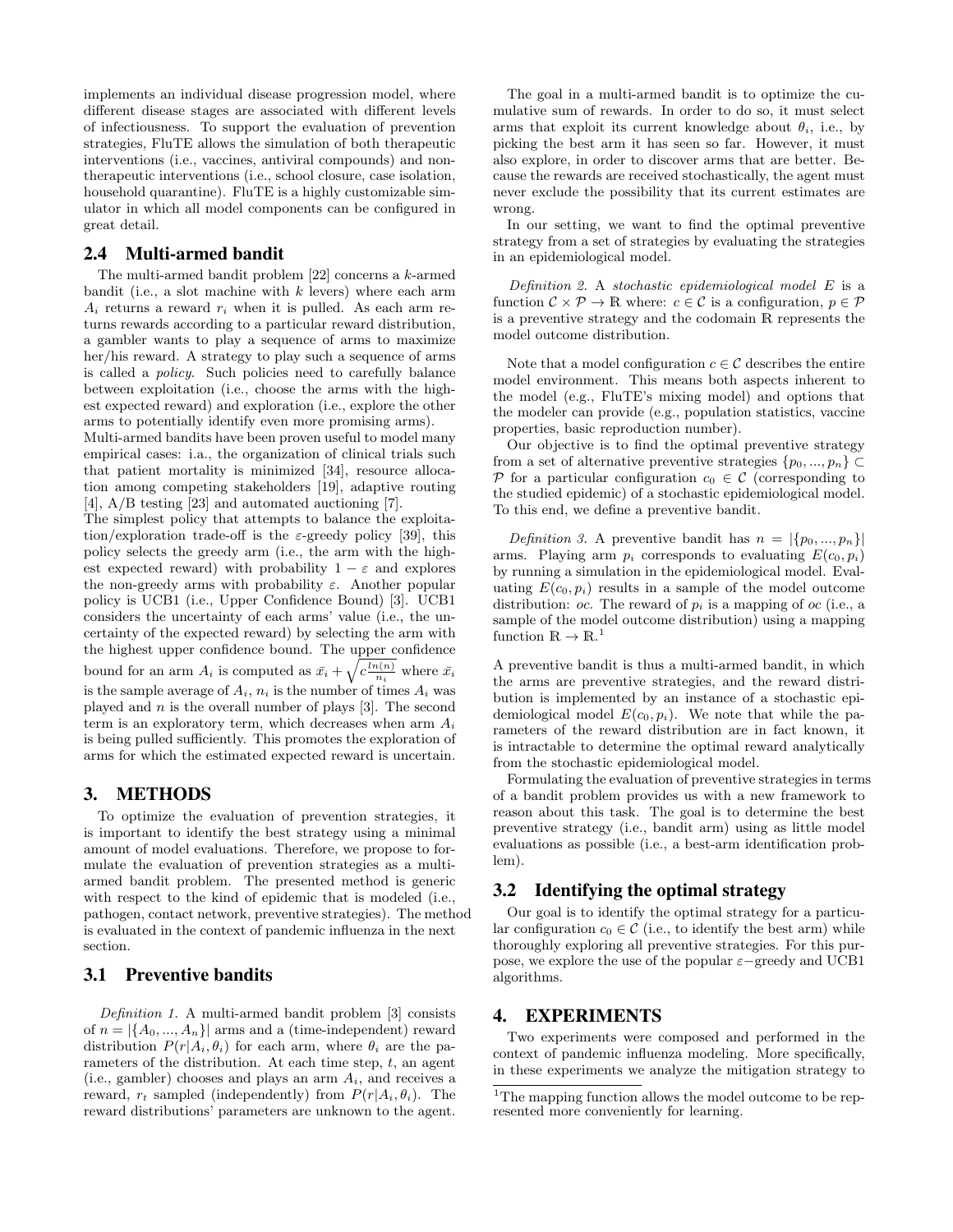vaccinate a population when only a limited number of vaccine doses is available (details about this scenario in section 2). The experiments are inspired by the work of Medlock [27].

When the number of vaccine doses is limited, it is imperative to identify an optimal vaccine allocation strategy [27]. In our experiments, we explore the allocation of vaccines over five different age groups: pre-school children, schoolage children, young adults, older adults and the elderly.

The experiments share a base model configuration, but differ with respect to a key epidemiological parameter: the basic reproduction number (i.e.,  $R_0$ ). The basic reproduction number represents the number of infections that is, by average, generated by one single infection.

#### 4.1 Influenza model and configuration

The epidemiological model used in the experiments is the FluTE stochastic individual-based model (for details please refer to Appendix A). FluTE comes with a set of sample populations, in this experiment we use the sample population that describes a single community consisting of 2000 individuals (for details please refer to Appendix A). At the first day of the simulated epidemic, 10 random individuals are infected (i.e., 10 infections are seeded). The epidemic is simulated for 180 days. During this time no more infections are seeded. Thus, all new infections established during the run time of the simulation, result from the mixing between infectious and susceptible individuals. We assume no preexisting immunity towards the circulating virus variant. We assume there are 100 vaccine doses to allocate (i.e., vaccine for 5% of the population).

In this experiment, we explore the efficacy of different vaccine allocation strategies. We consider that only one vaccine variant is available in the simulation environment. FluTE allows vaccine efficacy to be configured on 3 levels: efficacy to protect against infection when an individual is susceptible (i.e.,  $VE_{Sus}$ ), efficacy to avoid an infected individual from becoming infectious (i.e.,  $VE_{Inf}$ ) and efficacy to avoid an infected individual from becoming symptomatic (i.e.,  $VE_{Sym}$ ). In our experiment we consider  $VE_{Sus} = 0.5$ [26],  $VE_{Inf} = 0.5$  [26] and  $VE_{Sym} = 0.67$  [42]. The influenza vaccine, as most vaccines, only becomes fully effective after a certain period upon its administration, and the effectiveness increases gradually over this period [1]. In our experiment, we assume the vaccine effectiveness to build up linearly over a period of 2 weeks [1, 8].

We define two experiments: both experiments use the base model configuration as described above. The two experiments differ with respect to their  $R_0$  (i.e., basic reproduction number) parameter. To evaluate our new method, we select 2 values that are used in many studies:  $R_0 = \{1.3, 1.4\}$  [5, 9, 27]. Each experiment thus has its own configuration. With respect to the definition of the epidemiological model (i.e.,  $E = \mathcal{C} \times \mathcal{P} \rightarrow \mathbb{R}$ , we can express these configurations as  $c_{R_0=1.3}$  and  $c_{R_0=1.4} \in \mathcal{C}$ .

#### 4.2 Formulating vaccine allocation strategies

We consider 5 age groups to which vaccine doses can be allocated: pre-school children (i.e., 0-4 years old), schoolage children (i.e., 5-18 years old), young adults (i.e., 19-29 years old), older adults (i.e., 30-64 years old) and the elderly  $(> 65$  years old). An allocation scheme can be encoded by a Boolean 5-tuple, where each position in the tuple corresponds to the respective age group. When the value is 1 at a position, this denotes that vaccines should be allocated to the respective age group. When the value is 0 at a position, this denotes that vaccines should not be allocated to the respective age group. When vaccine is to be allocated to a particular age group, this is done proportional to the size of the population that is part of this age group.

Some examples: a preventive strategy where no vaccine should be allocated is encoded as  $(0, 0, 0, 0, 0)$ , a preventive strategy where vaccine needs to be allocated uniformly across all age groups is encoded as  $\langle 1, 1, 1, 1, 1 \rangle$ , a preventive strategy where vaccine needs to be allocated exclusively to children is encoded as  $\langle 1, 1, 0, 0, 0 \rangle$ .

To decide on the best vaccine allocation strategy, we enumerate all possible combinations of this tuple. Since the tuple consists of a sequence of  $\{0,1\}^*$ , the tuple can be encoded as a binary number. This enables us to represent the different allocation strategies by integers (i.e.,  $\{0, 1, ..., 31\}$ ).

With respect to the definition of the epidemiological model (i.e.,  $E = \mathcal{C} \times \mathcal{P} \to \mathbb{R}$ ), this set of 32 strategies is a subset of P.

#### 4.3 An influenza bandit

So far, we defined the model configurations (i.e.,  $c_{R_0=1.3}$ ) and  $c_{R_0=1.4}$ ) and the set of preventive strategies (i.e., 32) vaccine allocation strategies) to be evaluated.

Now, let us define the *influenza preventive bandit*  $B_{Flu}$ :  $B_{Flu}$  has exactly 32 arms (i.e.,  $\{A_0, ..., A_{31}\}$ ). Each arm  $A_i$ is associated with the allocation strategy for which the integer encoding is equal to  $i$ . To conclude the specification of the influenza bandit  $B_{Flu}$ , we describe what happens when an arm  $A_i$  of  $B_{Flu}$  is played:

- 1. Invoke FluTE with a model configuration  $c_0 \in \mathcal{C}$  and the vaccine allocation strategy  $p_i \in \mathcal{P}$  associated with the arm  $A_i$  (i.e., this is allocation strategy  $i$ , using the strategy's integer representation).
- 2. From FluTE's output, extract the proportion of the population that experienced a symptomatic infection:  $\frac{\# \text{ symptomatic individuals}}{\# \text{ individuals}}$ .
- 3. Return a  $reward = 1 \frac{\text{\# symptomatic individuals}}{\text{\# individuals}}$ . Note that the reward denotes the proportion of individuals that did not experience symptomatic infection.

#### 4.4 Outcome distributions

To perform an initial analysis concerning the outcome distributions of the 32 prevention strategies, all strategies were evaluated 1000 times for both model configurations (i.e.,  $c_{R_0=1,3}$  and  $c_{R_0=1,4} \in \mathcal{C}$ . Note that generating thousands of samples (i.e.,  $2 \times 32000$  in this case) would not be computationally feasible when considering a larger population. This analysis is performed to identify the best strategy, such that we can properly validate the results from our learning experiments.

The outcome distributions are visualized in Figure 1 and Figure 2 for  $c_{R_0=1.3}$  and  $c_{R_0=1.4}$  respectively. A violin plot is used to plot the density of the outcome distribution per vaccine allocation strategy. The density for a particular strategy is computed based on 1000 samples of the strategy's outcome distribution. Note that while the distributions have

<sup>2</sup>Note that the configuration is serialized as a text file, for details on the format of this file, refer to Appendix B.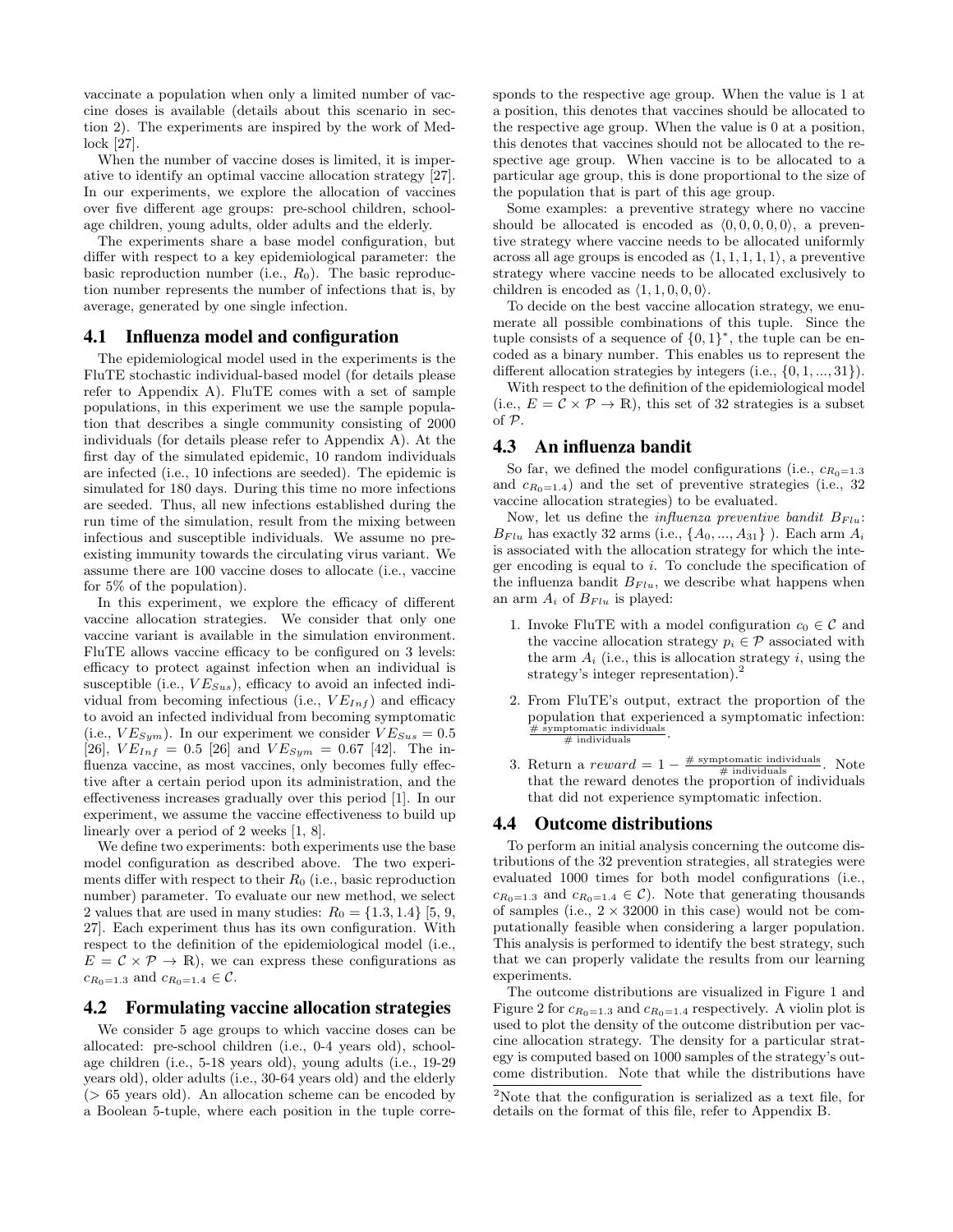

Figure 1: Violin plot that depicts the density of the outcome distribution for 32 vaccine allocation strategies, considering a model environment with  $R_0 = 1.3$ . For each density, the sample mean is visualized with a red diamond. The sample mean of the optimal strategy is depicted with a red horizontal line.

considerable density around the mean of the distribution, there is also quite some density where the outcome is close to 0. This is an artefact of the stochastic simulation: the pathogen is not able to establish an epidemic for certain simulation runs.

Our analysis shows that the best vaccine allocation strategy was identified to be  $(0, 1, 0, 0, 0)$  (i.e. vaccine allocation strategy 8) for both model configurations  $c_{R_0=1.3}$  and  $c_{R_o=1.4}$ .

### 4.5 UCB1 and  $\varepsilon$ -greedy experiment

To explore the utility of bandits to evaluate preventive strategies, we average over 500 independent bandit runs for both experiments. For each experiment, we run the  $\varepsilon$ -greedy  $(\varepsilon = 0.1)$  and UCB1 algorithm for 1000 iterations<sup>3</sup>.

The average reward reported in the first experiment is visualized in Figure 3 for both the  $\varepsilon$ -greedy and UCB1 algorithm. The average reward reported in the second experiment is visualized in Figure 4 for both the  $\varepsilon$ -greedy and UCB1 algorithm.

We observe that the average reward starts to increase from iteration 400, for both  $\varepsilon$ -greedy and UCB1, and continues to increase for the rest of the iterations. However, we also note that the average reward learning curve increases faster for  $\varepsilon$ -greedy than for UCB1.

In the previous section, the best vaccine allocation strat-



Figure 2: Violin plot that depicts the density of the outcome distribution for 32 vaccine allocation strategies, considering a model environment with  $R_0 = 1.4$ . For each density, the sample mean is visualized with a red diamond. The sample mean of the optimal strategy is depicted with a red horizontal line.



Figure 3: Reward learning curve for the first experiment (i.e., model with  $R_0 = 1.3$ ), averaged over 500 independent bandits for 1000 iterations. This plot depicts the learning curve for both the ε−greedy (i.e., red curve) and UCB1 (i.e., blue curve) algorithms.

<sup>3</sup>To remind the reader, each arm involves the invocation of the FluTE simulator, and is therefore associated with a significant computational cost (for details, please see Appendix D).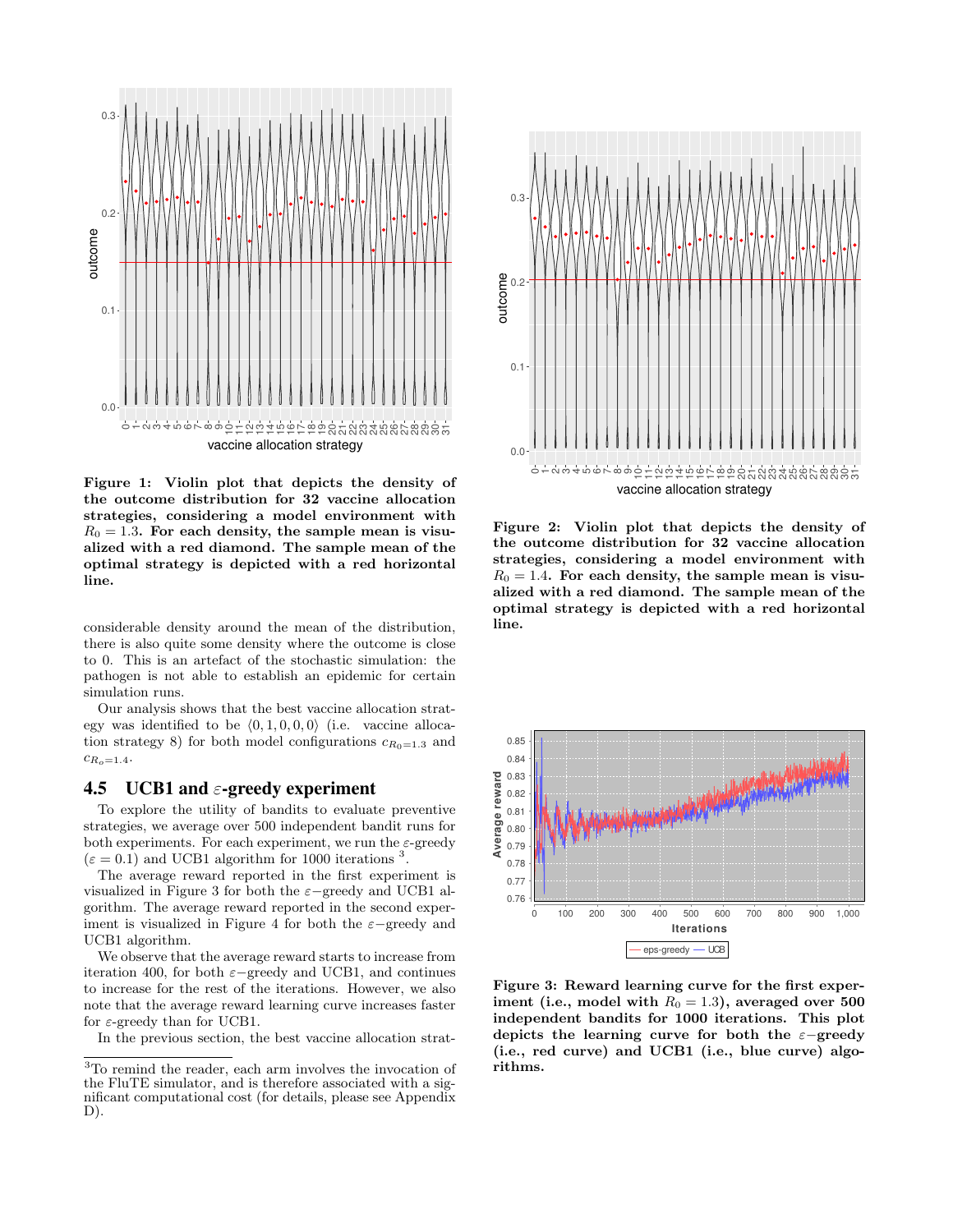

Figure 4: Reward learning curve for the first experiment (i.e., model with  $R_0 = 1.4$ ), averaged over 500 independent bandits for 1000 iterations. This plot depicts the learning curve for both the ε−greedy (i.e., red curve) and UCB1 (i.e., blue curve) algorithms.

egy was identified to be  $(0, 1, 0, 0, 0)$  (i.e. vaccine allocation strategy 8) for both  $c_{R_0=1.3}$  and  $c_{R_0=1.4}$ . Figure 5 visualizes the percentage of plays of the optimal arm (i.e., vaccine allocation strategy  $(0, 1, 0, 0, 0)$  for the first experiment. Figure 6 visualizes the percentage of plays of the optimal arm (i.e., vaccine allocation strategy  $(0, 1, 0, 0, 0)$  for the second experiment.

For both of the experiments,  $\varepsilon$ -greedy ends up selecting optimal actions 60% of the time after 1000 iterations. As we observed for the average reward learning curve, UCB1 also performs worse with respect to the optimal action selection learning curve, reaching only 40-45% optimal action selection.

#### 5. DISCUSSION

Our influenza model, and more specifically the context in which only a limited set of vaccine doses is available, was inspired by the work presented by Medlock [27]. However, we consider a much smaller population (i.e., 2000 individuals versus the entire United States), to make it computationally feasible to validate our learning experiments. Furthermore, because of the differences between the model setup presented by Medlock and FluTE, a perfect mapping was not possible. It would therefore not be sound to compare our results directly to the results obtained by Medlock. We were, however, able to reproduce some significant trends. The best strategy identified by our analyses is associated with the allocation of vaccine to children: this is in agreement with Medlock's work.

The analysis of the outcome distributions for the different vaccine allocation strategies shows that there is one optimal strategy  $(0, 1, 0, 0, 0)$ . The differences between the means and medians of the different strategies are however not very pronounced. This is related to the limited number of available vaccine doses. While this is a setting that would not be majorly promising to policy makers, it provides us with an interesting environment to test the performance of the preventive bandits.

For both of the experiments,  $\varepsilon$ -greedy ends up selecting optimal actions 60% of the time after 1000 iterations. These



Figure 5: Optimal action selection learning curve for the first experiment (i.e., model with  $R_0 = 1.3$ ), averaged over 500 independent bandits for 1000 iterations (i.e., the Y-axis depicts the % the optimal action was selected). This plot depicts the learning curve for both the  $\varepsilon$ -greedy (i.e., red curve) and UCB1 (i.e., blue curve) algorithms.



Figure 6: Optimal action selection learning curve for the first experiment (i.e., model with  $R_0 = 1.4$ ), averaged over 500 independent bandits for 1000 iterations (i.e., the Y-axis depicts the % the optimal action was selected). This plot depicts the learning curve for both the  $\varepsilon$ -greedy (i.e., red curve) and UCB1 (i.e., blue curve) algorithms.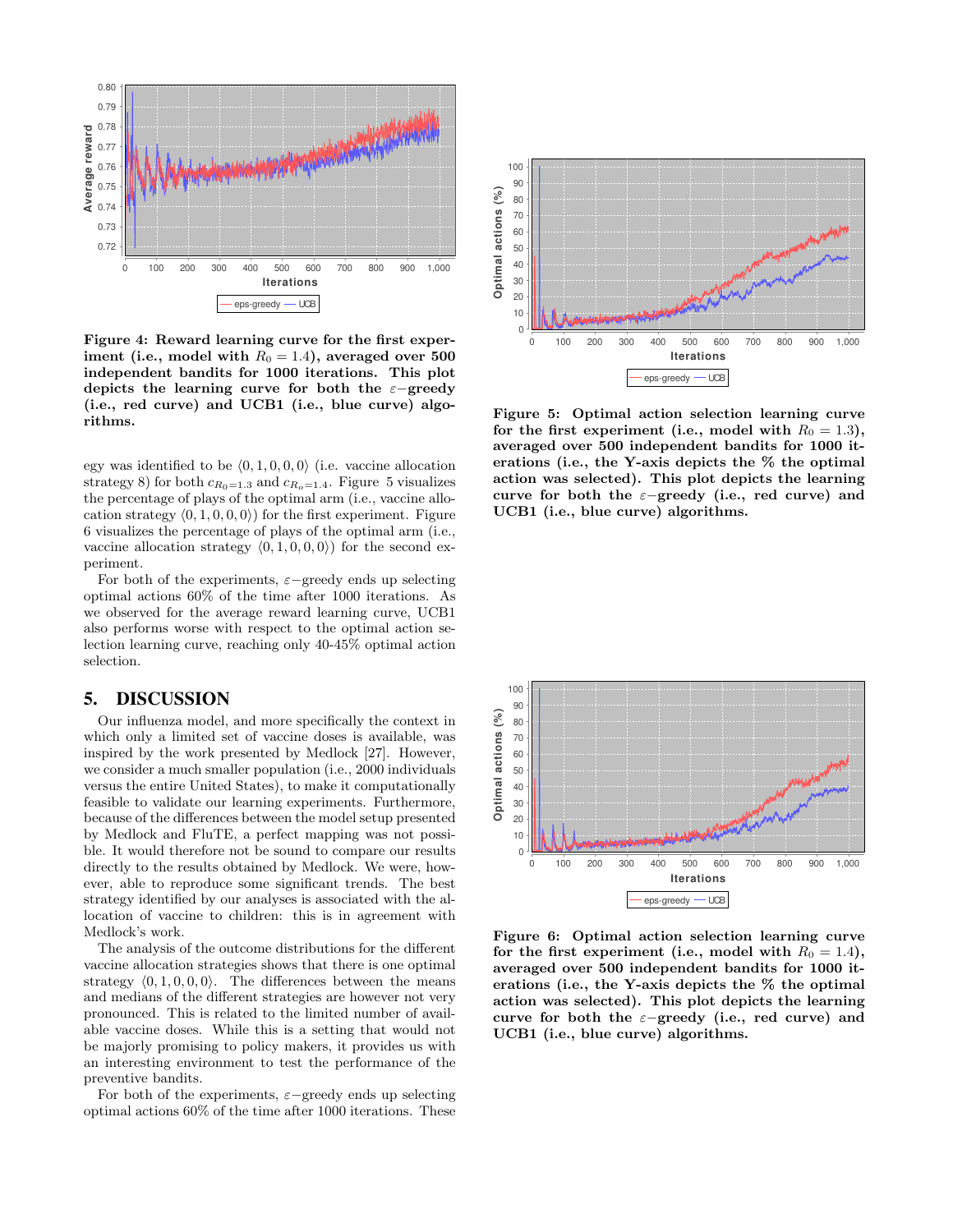results demonstrate that it is possible to identify the optimal strategy using only a limited number of model evaluations, even if there is a large number of preventive strategies to consider. We also observe, that both the average reward and optimal action selection learning curves continue to increase, indicating that the learning has not yet converged. It is however important to stress that, our main interest is not convergence, but to identify the best strategy using a minimal number of model evaluations.

We observe that, in our experiment setting,  $\varepsilon$ -greedy outperforms UCB1, both with respect to the average reward learning curve and the optimal action selection learning curve.

To support the reproducibility of our research, all source code and configuration files used in our experiments is publicly available (for details, please see the Appendices).

#### 6. CONCLUSIONS

We formally defined the evaluation of prevention strategies as a multi-armed bandit problem. We used this formal definition to describe a bandit that can be used to evaluate vaccine allocation strategies with the intention to mitigate pandemic influenza. Two elaborate experiments were set up to evaluate this preventive bandit using the popular FluTE individual-based model. To assess the performance of the preventive bandit, we report an average over 500 independent bandit runs, for the two experiments.

We demonstrate that it is possible to identify the optimal strategy using only a limited number of model evaluations, even if there is a large number of preventive strategies to consider.

We are confident that our method has the potential to be used as a decision support tool for mitigating influenza epidemics. To increase this potential, we aim to significantly extend the features of our tool and framework.

Firstly, while our method is evaluated in the context of pandemic influenza, it is important to stress that both our formalisms and infrastructure can be used to evaluate prevention strategies for other infectious diseases. We expect that epidemics of arboviruses (i.e., viruses that are transmitted by a mosquito vector; e.g., Zika virus, Dengue virus) are a particularly interesting use case for our preventive bandits. Only since recently, Dengue and Zika vaccines are available [20] or in the pipeline [11], and the optimal allocation of these vaccines is an important research topic [15]. Additionally, there exist individual-based arbovirus models [10] that could be readily applied to perform such analyses. We aim to test our approach on these pathogens as well.

Secondly, we aim to make different algorithmic extensions. In this study, we used elemental bandit learning algorithms (i.e.,  $\varepsilon$ -greedy and UCB1). We acknowledge that other algorithms could potentially learn faster. We created the infrastructure to easily implement and experiment with different algorithms and epidemiological models (details can be found in the Appendices) and we will use this framework to explore the use of other algorithms. Furthermore, the use of stateless reinforcement learning (i.e., bandits) presents us with a stepping stone to consider reinforcement learning where the partial or full state of the epidemiological model (e.g., which people are currently infected, and which measures have already been taken and to what effect) is used to learn preventive strategies that are more reactive towards events that take place in the simulation. We believe that such strategies may prove to be better than the static strategies we used in this study.

Finally, our current preventive bandits only learn with respect to a single model outcome: more specifically, for influenza this is the proportion of symptomatic infections. In the context of influenza, and for many infectious diseases, there is often interest to consider additional model outcomes (e.g., morbidity, mortality, cost). In the future, we aim to use multi-objective multi-armed bandits[12] in contrast to the current single-objective preventive bandits. With this approach, we plan to learn a coverage set containing an optimal strategy for every possible preference profile the decision makers might have [37]. We aim to design suitable quality metrics [36, 40, 43] tailored to the use case of epidemiological preventive strategy learning, to support the entire spectrum of epidemiological models and thus to prevent method overfitting [43].

#### Acknowledgments

Pieter Libin was supported by a PhD grant of the FWO (Fonds Wetenschappelijk Onderzoek − Vlaanderen) and the VUB research council (VUB/OZR2714). Timothy Verstraeten was supported by a PhD grant of the FWO (Fonds Wetenschappelijk Onderzoek − Vlaanderen) and the VUB research council (VUB/OZR2884). Kristof Theys was supported by a postdoctoral grant of the FWO (Fonds Wetenschappelijk Onderzoek − Vlaanderen). Diederik Roijers was supported by a postdoctoral grant of the FWO (Fonds Wetenschappelijk Onderzoek – Vlaanderen). Thanks to Roxana Rădulescu, for her careful proofreading and helpful suggestions. Thanks to Karen Goedeweeck, for her careful proofreading. Thanks to all gnu/python/R/Scala/FluTE hackers for their efforts, useful libraries and excellent tools. The computational resources and services used in this work were provided by the Hercules Foundation and the Flemish Government department EWI-FWO Krediet aan Navorsers (Theys, KAN2012 1.5.249.12.).

#### APPENDIX

## A. FLUTE SOURCE

FluTE is a stochastic individual-based model, that is implemented in C++. The original source code, as release by FluTE's author (i.e., D. Chao), is available from

https://github.com/dlchao/FluTE. This github repository contains FluTE's C++ source code, GNU/Linux-specific make files and a set of population density descriptions that can be used to simulate particular geographical settings (i.e., 2000 individual population, Seattle, Los Angelos and the entire United States).

Some changes were made to the source code to make our research easier: we organized the source code in a directory structure and added a CMake meta-make file. This CMake build file allows us to build the source code on GNU/Linux and MacOS<sup>4</sup>. These changes are publicly available on the https://github.com/vub-ai-lab/FluTE-bandits github repository.

## B. FLUTE CONFIGURATIONS

<sup>4</sup>Microsoft Windows should also work with little changes, but this was not tested yet.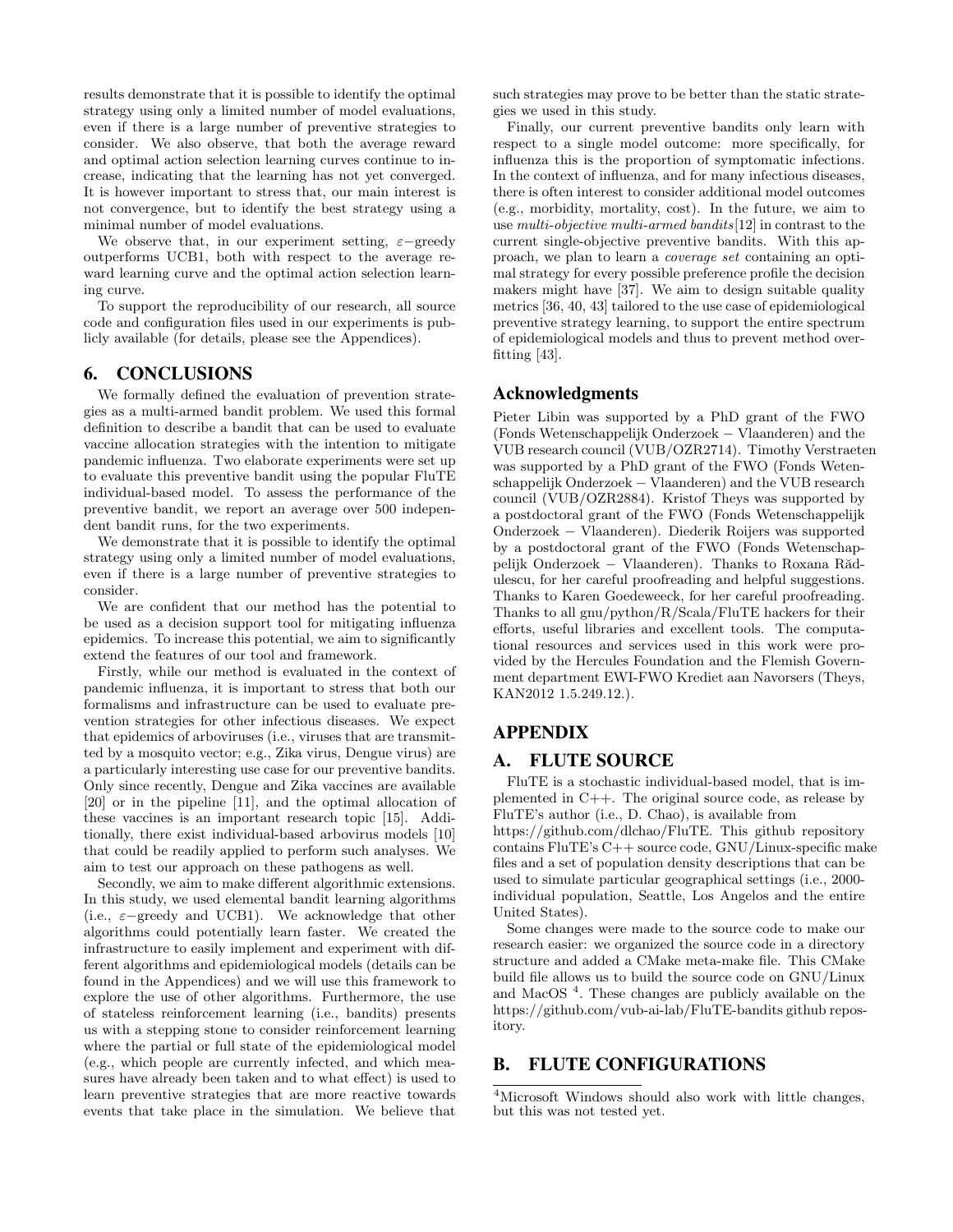To run our experiments, we defined a model environment to evaluate pre-vaccination with little vaccine available, as described in detail in section 4. The pre-vaccination configuration script can be found in the 'configs/bandits' directory of the https://github.com/vub-ai-lab/FluTE-bandits github repository. Note that this configuration script is a python Mako template (http://makotemplates.org/), to enable easy parameterization of the configuration script.

## C. BANDIT IMPLEMENTATION

We implemented a flexible bandit framework in Scala, the code is publicly available on github: https://github.com/vubai-lab/scala-bandits. This framework is specifically designed to enable us to easily experiment with new algorithms and environments (i.e., both Scala environments and external environments, such as e.g., the FluTE simulator environment). The repository contains the  $\varepsilon$ -greedy algorithm, the UCB1 algorithm, the Sutton test environment [39], the FluTE environment and some post processing utilities.

## D. HIGH PERFORMANCE COMPUTING

Simulating epidemics using individual-based models is a computationally intensive process. Therefore, our experiments were run on a powerful high performance computing cluster: the Flemish Supercomputer Center. We report that, to make this possible, all software had to be installed (or build) for the high performance computing cluster. We report that our FluTE CMake file allows the generation of efficient code (i.e., using SSE instructions) for all plaforms used in our analyses (i.e., MacOS, XUbuntu desktop GNU/Linux and GNU/Linux on the high performance computing cluster).

#### REFERENCES

- [1] A. K. Abbas, A. H. H. Lichtman, and S. Pillai. Cellular and molecular immunology. Elsevier Health Sciences, 2014.
- [2] M. Ajelli, S. Merler, L. Fumanelli, A. Pastore y Piontti, N. E. Dean, I. M. Longini, M. E. Halloran, and A. Vespignani. Spatiotemporal dynamics of the Ebola epidemic in Guinea and implications for vaccination and disease elimination: a computational modeling analysis. BMC Medicine, 14(1):1–10, 2016.
- [3] P. Auer, N. Cesa-Bianchi, and P. Fischer. Finite-time analysis of the multiarmed bandit problem. Machine Learning, 47(2-3):235–256, 2002.
- [4] B. Awerbuch and R. Kleinberg. Near-optimal adaptive routing: Shortest paths and geometric generalizations. In Proceeding of the 36th Annual ACM Symposium on Theory of Computing, pages 45–53, 2004.
- [5] N. E. Basta, D. L. Chao, M. E. Halloran, L. Matrajt, and I. M. Longini. Strategies for pandemic and seasonal influenza vaccination of schoolchildren in the United States. American journal of epidemiology, 170(6):679–686, 2009.
- [6] M. Biggerstaff, C. Reed, D. L. Swerdlow, M. Gambhir, S. Graitcer, L. Finelli, R. H. Borse, S. A. Rasmussen, M. I. Meltzer, and C. B. Bridges. Estimating the potential effects of a vaccine program against an emerging influenza pandemic - United States. Clinical Infectious Diseases, 60:S20–S29, 2015.
- [7] A. Blum, V. Kumar, A. Rudra, and F. Wu. Online learning in online auctions. Theoretical Computer Science, 324(2-3):137–146, 2004.
- [8] CDC. Key facts about influenza (flu) & flu vaccine. Atlanta, GA: Centers for Disease Control and Prevention, 2014.
- [9] D. L. Chao, M. E. Halloran, V. J. Obenchain, and I. M. Longini Jr. FluTE, a publicly available stochastic influenza epidemic simulation model. PLoS Computational Biology, 6(1):e1000656, 2010.
- [10] D. L. Chao, S. B. Halstead, M. E. Halloran, and I. M. Longini. Controlling Dengue with Vaccines in Thailand. PLoS Neglected Tropical Diseases, 6(10), 2012.
- [11] J. Cohen. The race for a Zika vaccine is on. Science, 351(6273):543–544, 2016.
- [12] M. M. Drugan and A. Nowe. Designing multi-objective multi-armed bandits algorithms: A study. In Proceedings of the International Joint Conference on Neural Networks, 2013.
- [13] M. Enserink. Crisis underscores fragility of vaccine production system. Science, 306(5695):385, 2004.
- [14] S. Eubank, V. Kumar, M. Marathe, A. Srinivasan, and N. Wang. Structure of social contact networks and their impact on epidemics. DIMACS Series in Discrete Mathematics and Theoretical Computer Science, 70(0208005):181, 2006.
- [15] N. M. Ferguson, I. Rodríguez-Barraquer, I. Dorigatti, L. Mier-y Teran-Romero, D. J. Laydon, and D. A. T. Cummings. Benefits and risks of the Sanofi-Pasteur dengue vaccine: Modeling optimal deployment. Science, 353(6303):1033–1036, 2016.
- [16] L. Fumanelli, M. Ajelli, S. Merler, N. M. Ferguson, and S. Cauchemez. Model-Based Comprehensive Analysis of School Closure Policies for Mitigating Influenza Epidemics and Pandemics. PLoS Computational Biology, 12(1), 2016.
- [17] G. P. Garnett, S. Cousens, T. B. Hallett, R. Steketee, and N. Walker. Mathematical models in the evaluation of health programmes, 2011.
- [18] T. C. Germann, K. Kadau, I. M. Longini, and C. A. Macken. Mitigation strategies for pandemic influenza in the United States. Proceedings of the National Academy of Sciences, 103(15):5935–5940, 2006.
- [19] J. Gittins, K. Glazebrook, and R. Weber. Multi-Armed Bandit Allocation Indices: 2nd Edition. 2011.
- [20] S. R. Hadinegoro, J. L. Arredondo-García, M. R. Capeding, C. Deseda, T. Chotpitayasunondh, R. Dietze, H. H. M. Ismail, H. Reynales, K. Limkittikul, D. M. Rivera-Medina, H. N. Tran, A. Bouckenooghe, D. Chansinghakul, M. Cortés, K. Fanouillere, R. Forrat, C. Frago, S. Gailhardou, N. Jackson, F. Noriega, E. Plennevaux, T. A. Wartel, B. Zambrano, and M. Saville. Efficacy and Long-Term Safety of a Dengue Vaccine in Regions of Endemic Disease. New England Journal of Medicine, 373(13):1195–1206, 2015.
- [21] M. E. Halloran, I. M. Longini, A. Nizam, and Y. Yang. Containing bioterrorist smallpox. Science (New York, N.Y.), 298(5597):1428–1432, 2002.
- [22] R. Herbert. Some Aspects of the Sequential Design of Experiments. Bulletin of the American Mathematical